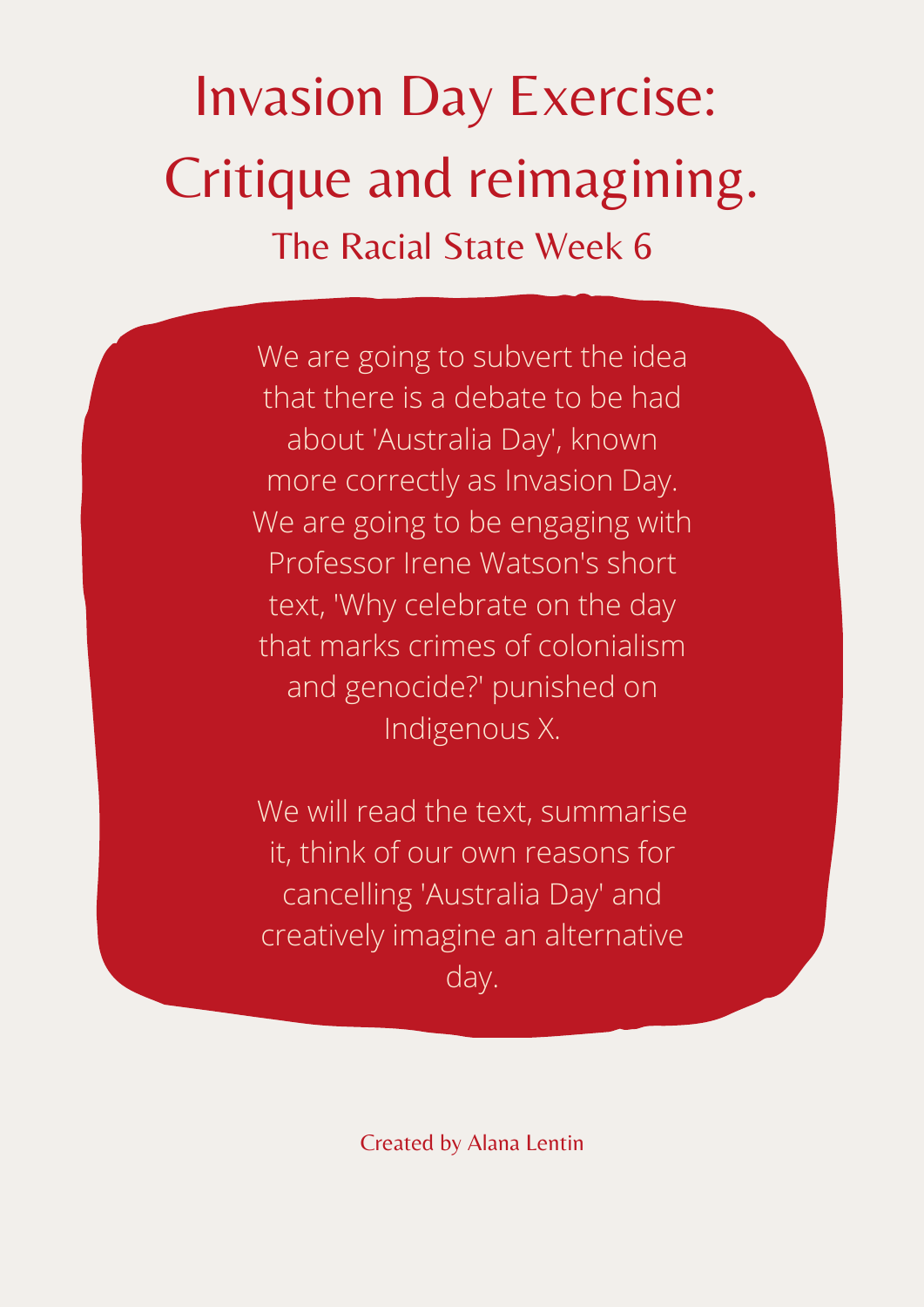Aboriginal Peoples and Nations are subjects in international law: always was and always will be. We have held our relationship to country from time immemorial and we are still here today. We survive under the duress of an ongoing colonialism, but we continue to maintain our relationships with land and peoples to this day.

Aboriginal Australia is evidence of the earliest known International relations, and lawful observance of those relations. Evidence of the density of international relations is in the numerous Aboriginal languages which belong to Aboriginal Australia. Despite this, the denial of our existence as Nations of Peoples is ongoing.

Our First Nations laws, presence and connections created an unbreakable responsibility and relationship to our lands which predates British common law conceptions of real property, and the common law of Australia. We have never relinquished, ceded or surrendered responsibility or ownership, as such actions are not within our ontology or world view and laws.

The Australian state has consistently imposed its laws, policies and procedures on our Nations and lands based on the false and racist premise that our inherent rights to our lands and our natural world are subservient to the Australian Crown's "presumed underlying title". At its core, the belief in the Crown's presumed underlying title is based on racially offensive colonial ideologies and attitudes which were enshrined in the doctrine of terra nullius used by European colonial powers to deny Aboriginal Peoples' rights to their lands.

> We have never ceded our sovereignty and never consented to a terra–nullius construct of our Nations. The assumption that the coloniser could subjugate us to their way of being, to dismantle our relationships to our laws and our lands, is a denial of our ways of existence. The assumption that the coloniser could deny our existence, our ways of being and our relational legal systems is an act of racism.

## Why celebrate on the day that marks crimes of colonialism and genocide? by Professor Irene Watson

Since the invasion of our lands by the British Empire, the First Nations of Australia have asked the question: "by what lawful authority do you come to our lands? What authorises your efforts to dispossess us of our ancient connections to them?"

These questions remain unanswered to this day, though we remain hopeful that there will come an acknowledgement of the sovereign position of the Aboriginal Peoples of Australia, whose lands have been unlawfully entered, stolen and governed without our consent.

We have always been here. But our lands have been constructed as 'property' by the colonial legal system of the British invaders. Meanwhile we continue to maintain a lawful relational connection to our lands and our natural world.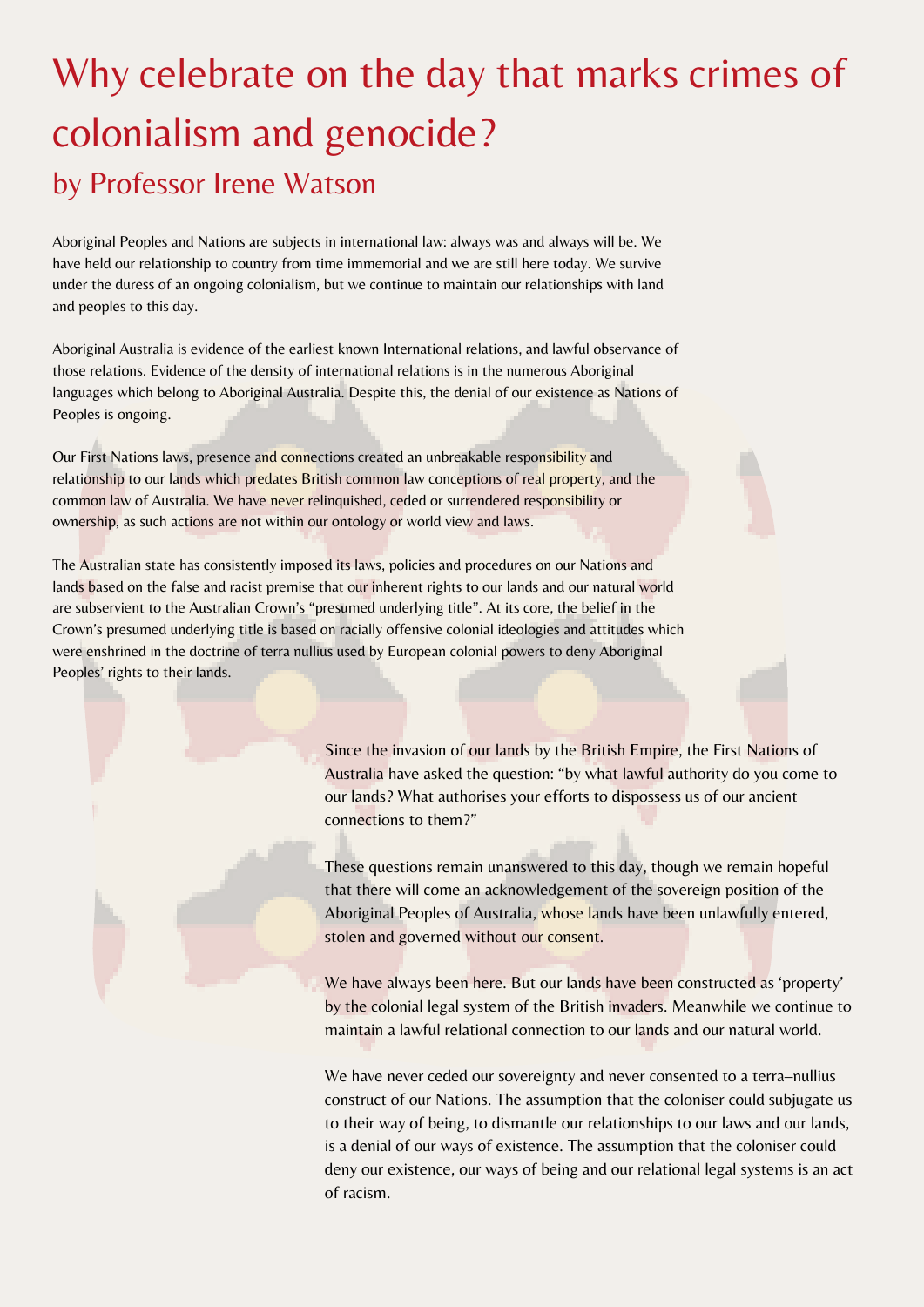In Mabo, the High Court of Australia stated that the doctrine of terra nullius was rejected in its application to Australian laws of property. However terra nulliusand its racially offensive principles and beliefs continue to exist in Commonwealth and state jurisdictions and political policy across Australia. Terra nulliuscontinues to legitimise the legal foundation of the Australian state, and as a result it continues to deny Aboriginal Nations' legal subjectivity and our lawful relationships to land. Instead, our identities are defined as subjects of Australian law and our relationship to land is framed within the confines of Australian property law.



## Professor Irene Watson

Aboriginal futures lie in the acknowledgement of the standing sovereign position of the Aboriginal peoples of Australia, whose lands have been unlawfully entered, stolen and governed without our consent.

We will continue to assert our position in international law and we will continue to ask the State of Australia: by what lawful authority have you taken our Nations from our Lands?

Acts of colonialism and genocide continue under the terra nullius foundation of the Australian State. Evidence of ongoing violations continue against our children, women, men and our lands.

Why celebrate this violent colonial history of genocide? Who does this?